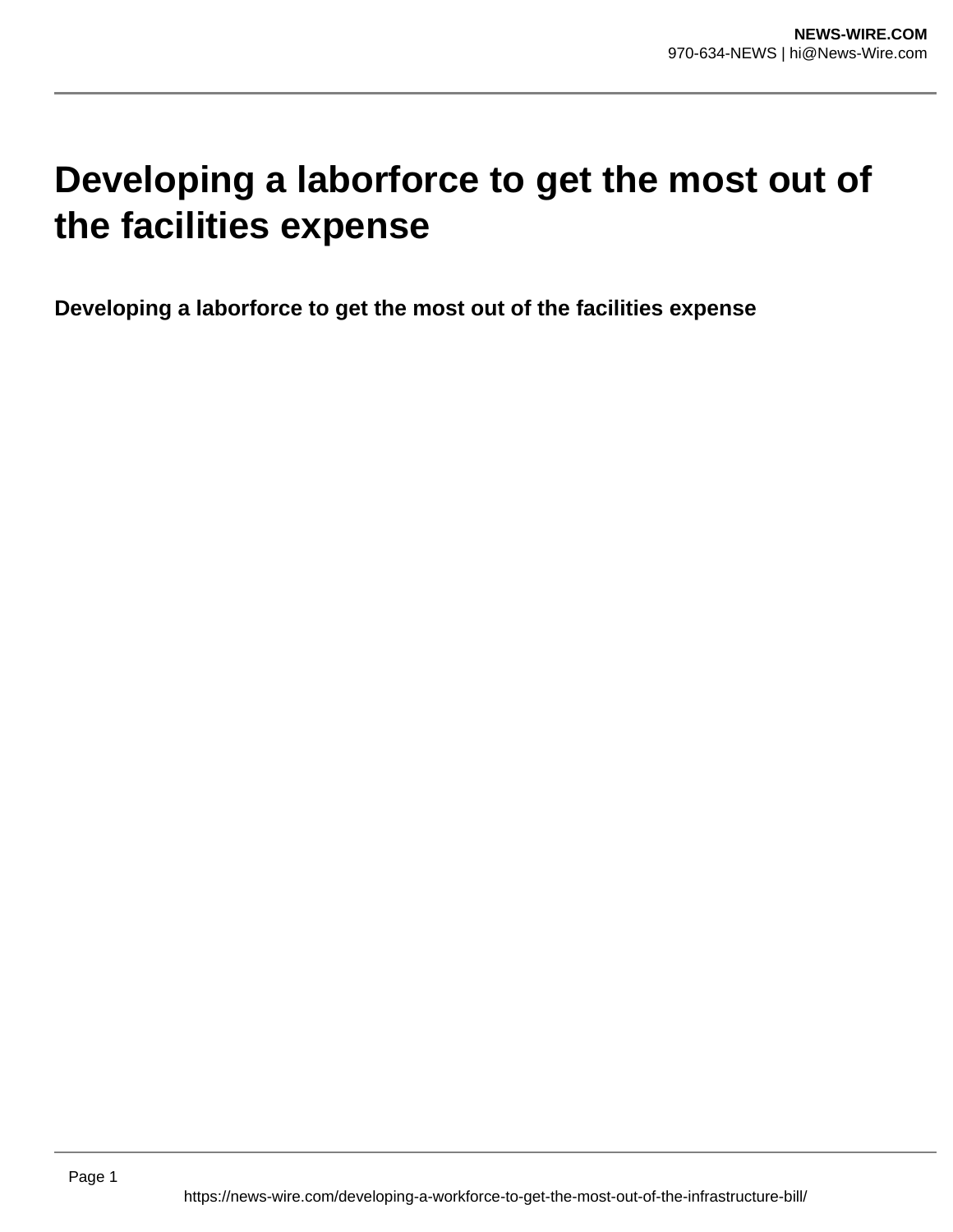

How can we develop up our transport market without a established laborforce? Flickr image by sandwichgirl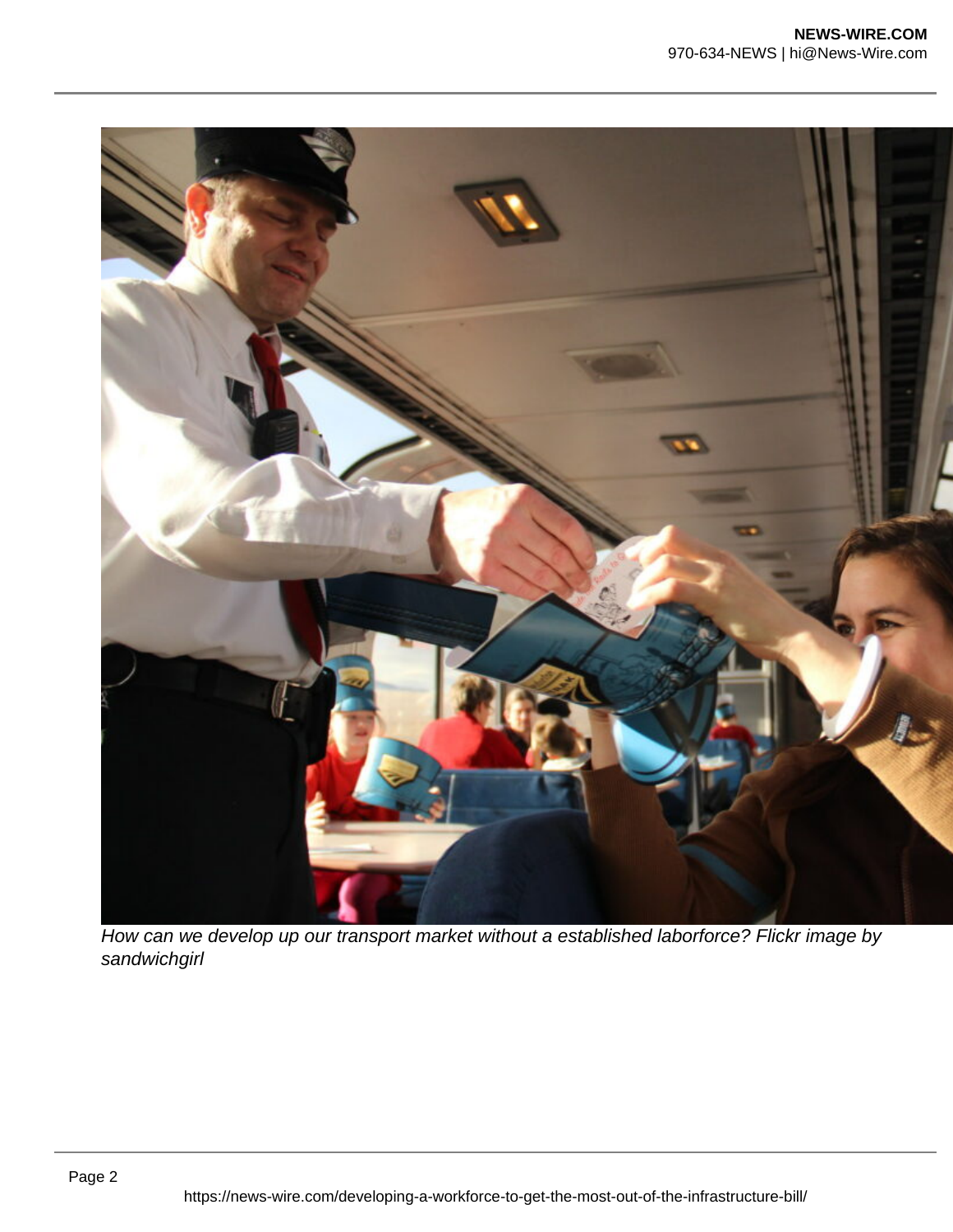**Workforce recruitment and retention problems that pestered the transport market long priorto the pandemic now threaten the market's capability to execute and get the most out of the 2021 facilities expense. Though there are laborforce advancement programs in the facilities costs, the administration still requires to take action to make these programs a truth.**



This post is part of T4America's suite of products discussing the 2021 \$1.2 trillion **Infrastructure Investment and Jobs Act (IIJA)**, which governs all federal transport policy and financing through2026 **What do you requirement to understand about the brand-new facilities law?** We understand that federal transport policy can be daunting and puzzling. Our center for the brand-new law will walk you through it, from the fundamentals all the method to more complex information.

In every sector of the transport market, whether the graying laborforce is resulting in high levels of retirement or employees are resigning due to tension triggered by the pandemic, transport employees are leaving big numbers of jobs that can't be filled quick enough.

Filling the growing number of jobs is no simple job. A absence of awareness of the transport sector paired with a absence of professional training for a variety of transport required abilities makes certified candidates tough to discover and bringin. An excessively challenging hiring procedure indicates that workingwith can take months, and insomecases certified candidates are kept from moving forward due to lotsof layers of candidate evaluation for federal workers.

There are other recruitment and retainment problems. Wages aren't keeping up with the personal sector. Rural locations and neighborhoods with the least quantity of resources battle to pull in certified candidates and keep them long-lasting, particularly when they have to complete with surrounding neighborhoods for limited skill.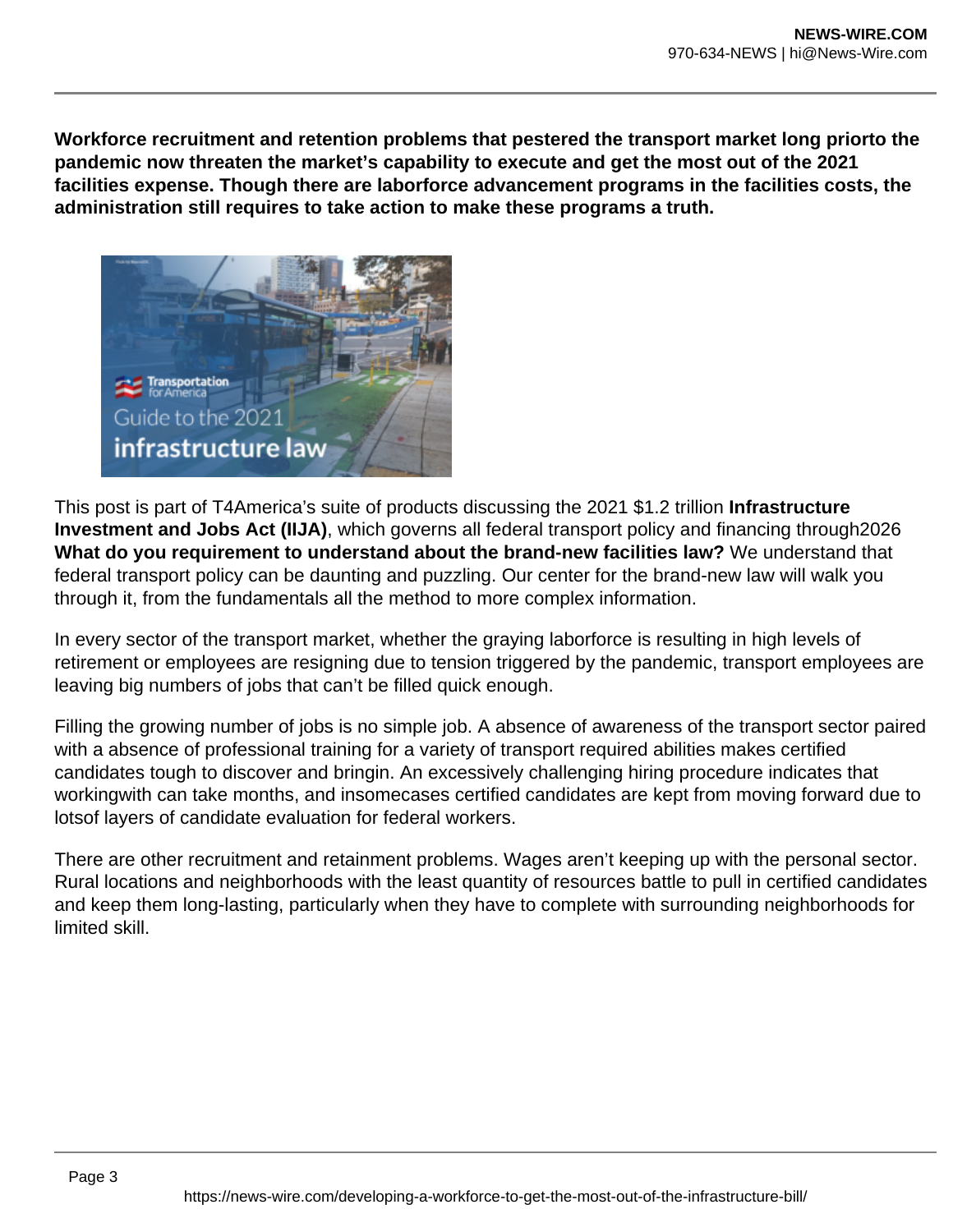There's a scarcity of great tasks in the transport market. Stagnant development possible, inflexible and risky work conditions, and a absence of management advancement currently made it challenging for the market to preserve a strong laborforce. When the pandemic came along, it just worsened theseretainment concerns.

Without understanding retention systems in location, the loss isn't simply about employees; it's about institutional market understanding that isn't quickly changed. After the long, strenuous procedure of recruiting and workingwith, even more time passes priorto brand-new workswith are operating at an equivalent level to the personnel they've changed. Unless the transport market invests appropriately in its laborforce, they'll be notable to usage the complete possible of the facilities costs to advantage neighborhoods.

## **What's in the law?**

The core highway formula programs (NHPP, CMAQ, STBG, and HSIP) permit their funds to be utilized for laborforce advancement programs. This consistsof tuition and instructional costs, staffmember specialist advancement, trainee internships, apprenticeships, college assistance, instructional outreach activities, and more. States are complimentary to usage their existing funds to beef up these efforts

Overall, the federal federalgovernment is mindful of the requirement to establish the transport laborforce, which is why the facilities costs motivates specifies to develop human capital strategies, however these prepares aren't needed and there's no financing readilyavailable to carryout the prepares assoonas they're developed. Not remarkably, without an reward, coupleof states take the federal federalgovernment's recommendations.

The significant source of laborforce advancement funds will come from the 5 percent set-aside for laborforce advancement training associated to no emission automobiles. Specifically the funds can be utilized to fund laborforce advancement training, consistingof apprenticeships and other labormanagement training programs as receivers make the shift to absolutelyno emission cars.

The facilities costs likewise consistsof some other laborforce advancement programs, however there's no committed financing for these programs, and most programs have no particular financing product at all, significance the Secretary of Transportation, Pete Buttigieg, will requirement to bring out these programs utilizing administrative funds.

Below are programs developed by the facilities costs with no devoted financing.

- To enhance awareness of the transport sector and assistance with recruitment issues, Secretary Buttigieg should develop a motor provider motorist apprenticeship program for individuals under the age of21 The pilot program would consistof 3,000 apprentices and last 3 years.
- To assistance diversify the transport laborforce, the federal motor provider security administrator has to produce an advisory board to inform, coach, and train ladies in the trucking market.